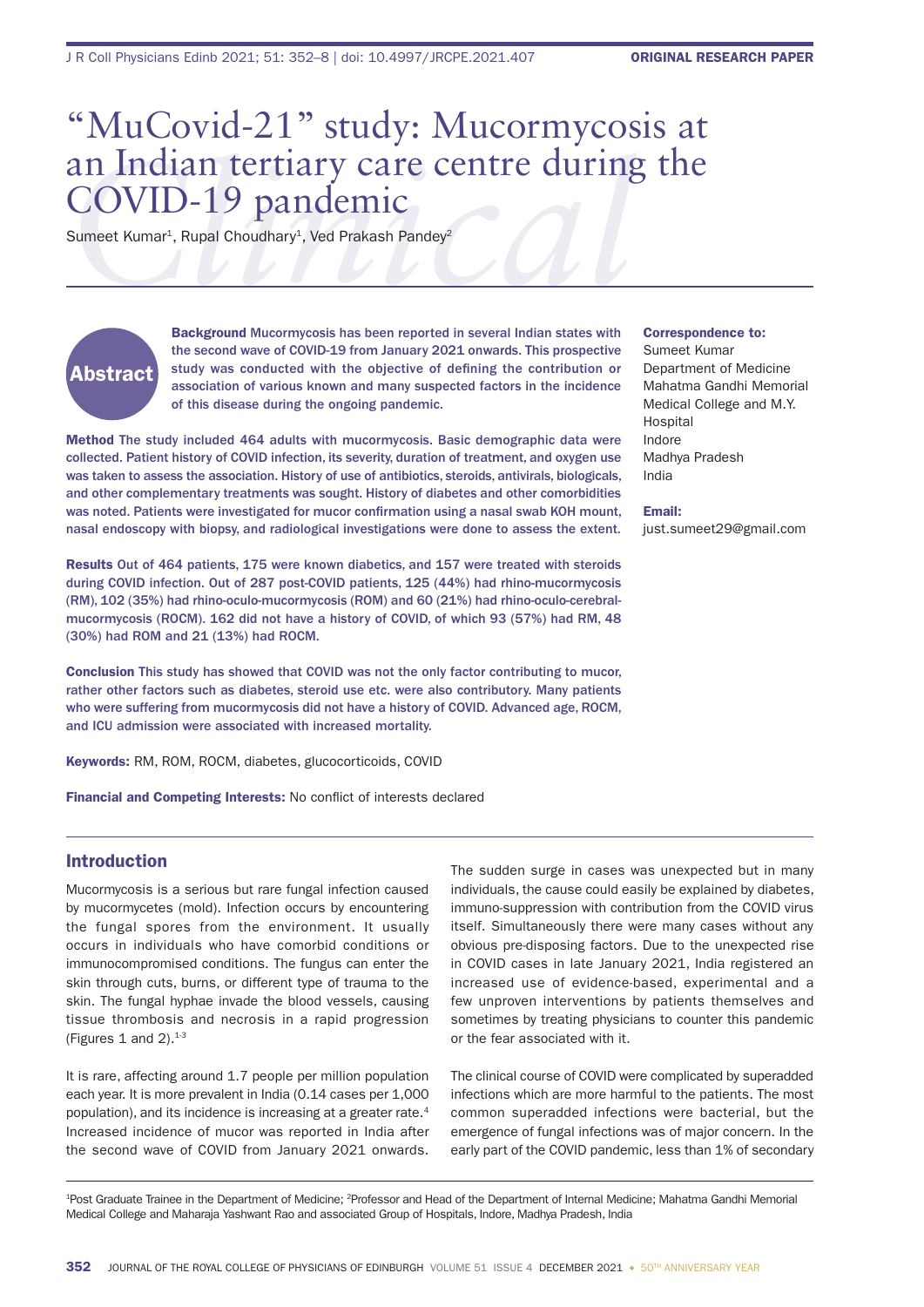Figure 1 Shows a patient with right-sided orbital swelling, blackening of right sided face and nose with loss of vision in the right eye, patient had no history of previous COVIDinfection but was a known to have chronic liver disease and alcoholism. Figure 2 Shows a patient with bilateral orbital swelling with loss of vision, with swelling and tenderness of the bilateral maxillary area and swelling around the forehead, possible fungal extension, diagnosed as ROCM, newly diagnosed diabetes mellitus, with a post-COVID status.





fungal infections were recorded.5,6 Comorbid conditions, glucocorticoids and the use of antibiotics were greater than desired clinical dosing, and a lapse in infection control were factors leading to secondary mucormycosis in COVID patients.7 Awareness increased among treating physicians and microbiologists after an abrupt rise in the incidence of fungal infection during the second wave of COVID.<sup>8,9</sup> An analysis done in hospitalised COVID patients reported ≈6% fungal infections.10 An increased incidence of mucor in India was reported from different cities during the second wave of the COVID pandemic. A city in South India reported around 18 cases simultaneously, which raised our concerns about mucormycosis in post-COVID patients.11-13 Mucormycosis is mainly associated with the immunocompromised status of patients; the most common comorbidity was diabetes but COVID in India provided the necessary ingredient, as India has greater incidence of mucor, this combination of COVID with diabetes led to an abrupt surge of mucor in the country.<sup>12,14</sup>

This analysis was conducted with the objective of defining the association between COVID and various other factors such as uncontrolled diabetes, the use of more than desired clinical dosing of antibiotics and steroids, and other immunecompromised status. COVID was major part of this analysis.

# Methods

## Study design

This was an observational study to appraise the various factors which resulted in an abrupt surge of mucormycosis during the COVID-19 pandemic (second wave) in India.

The present analysis was done at a tertiary level post graduate institute in central India, where a separate multidisciplinary team was constituted for treatment of this disease. All adult patients presenting with clinical history, symptoms and signs suggestive of mucor with radiologically and/or microbiologically confirmed cases admitted from 8/5/2021 to 8/7/2021 to clinical departments of our hospital were included in our analysis after taking an informed consent from the patients/attendants.

# **Participants**

Adults presenting with symptoms and signs of facial swelling (unilateral/bilateral), headache, fever, black lesion on the face, nasal bridge or inside the mouth that quickly becomes more severe, sinus congestion, shortness of breath, cough, abdominal pain, delirium, coma were considered. Clinical cases were confirmed by nasal endoscopy findings, KOH stain, histopathology findings and radiological investigations.

Mucormycosis was diagnosed based on clinical findings, KOH stain and histopathology findings showing non-septate hyphae, which are ribbon like and broad based with wideangle branching and radiological investigations. COVID-19 was confirmed in patients by RT-PCR or rapid antigen test (RAT) from samples taken from the nasopharynx. Individuals presenting with mucormycosis directly without any previous history of COVID were also included in our study.

# **Assessments**

We used a structured proforma to collect the following details: demographic data along with COVID-19 history, severity, duration of symptoms, different sites of involvement of mucor, hospitalisation (ICU/ward stay) or advised home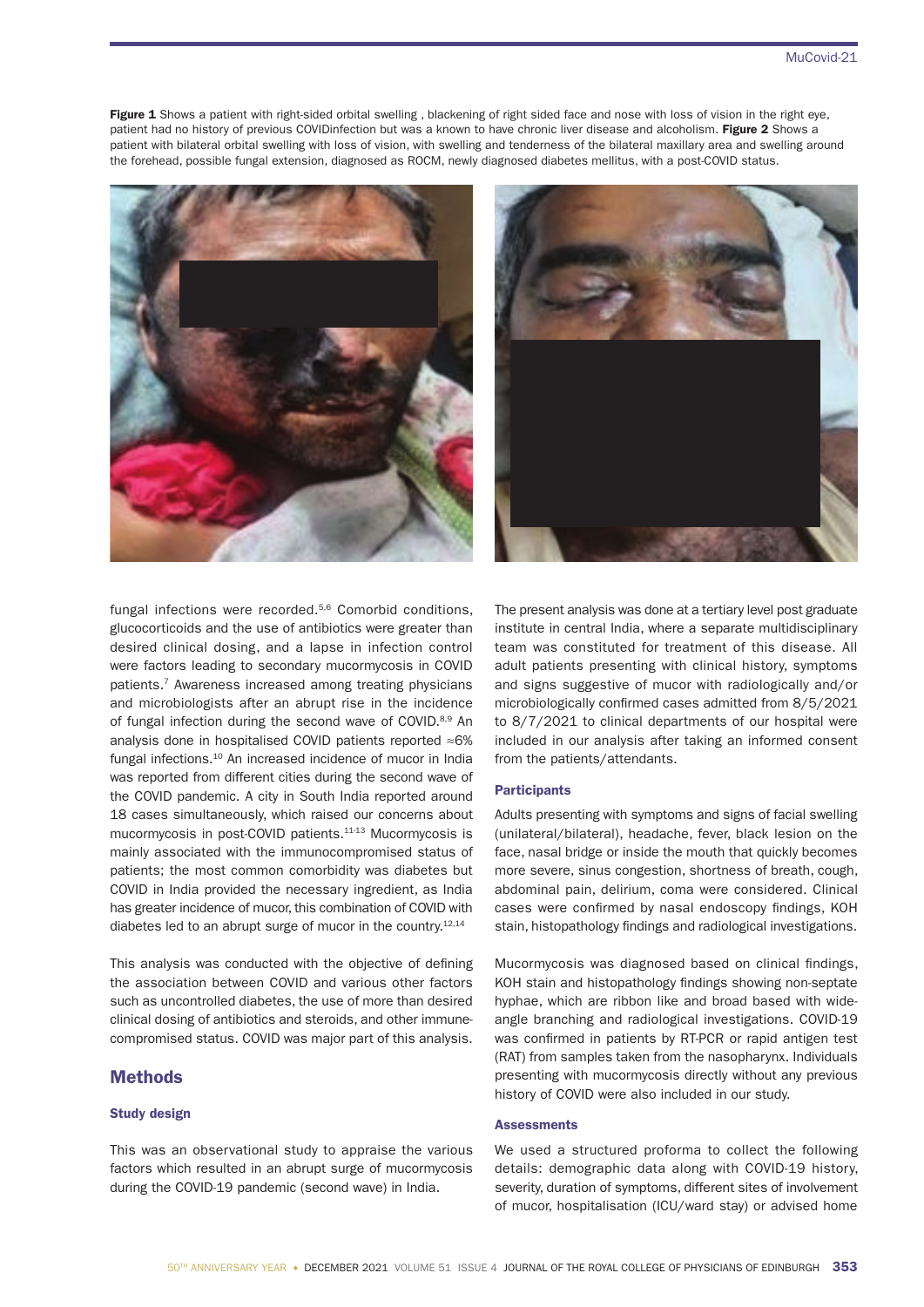isolation history during COVID was also recorded. We investigated the treatment offered to patients. We asked about the history of antibiotics use, glucocorticoids, antiviral drugs, biologicals, and other alternative treatments for COVID. Participants were asked about oxygen mask use, canula, cylinders and humidifiers. A history of comorbidities was sought. Investigations included nasal swab KOH mount, CD4 cell count, HIV antibody test, COVID antibody test in individuals who did not have a history of COVID-19 and who were COVID antigen negative, HbA1c, diagnostic nasal endoscopy (DNE) and biopsy, radiological investigations, and outcome in respect to mortality. All this information was noted and analysed.

# Statistical analysis

Data were entered into Microsoft excel spreadsheets and studied using open source software. Continuous data were expressed as mean and standard deviations (SD). Categorical data were expressed as percentages.

## Ethical approval

The analysis protocol was reviewed, and ethical approval was granted by the Ethics Committee of the institution (No. EC/MGM/AUG-21/21, Dated 21 August). Written informed consent was obtained from the patient/guardian for publication of this paper (including images, case history and data).

# **Results**

In our analysis of 464 patients, one patient was younger than 20 years, 28 (6%) were 21-30 years, 91 (20%) were 31-40 years, 163 (35%) were 41-50 years, 88 (19%) were 51-60 years and 93 (20%) were older than 60 years. 316 (79%) were male and 148 (21%) were female (Table 1).

Out of 464 patients, 287 (62%) were post COVID, 15 (3%) were COVID antigen negative, and 162 (35%) did not have a history of COVID (of which 120 were antibody positive). 29 (6%) were vaccinated and 435 (94%) were non-vaccinated. 123 (27%) patients had less than 10 days duration between COVID and mucormycosis, 79 (17%) patients had 10-20 days duration between COVID and mucor, and 85 (18%) patients had more than 20 days duration between COVID and mucormycosis, and 162 (35%) patients did not have a history of COVID-19. Out of a total of 464 patients, 66 (14%) were hospitalised in the ICU, and 135 (29%) were hospitalised in a ward for COVID previously, while 101 (22%) were treated at home (home isolation), and 162 (35%) did not receive any treatment (Table 2).

163 (35%) out of 464 admissions had less than or equal to seven days history of glucocorticoid use during COVID, 94 (20%) had more than seven days history of use, 207 (45%) did not have a history of steroid intake. 280 (60%) (majority) individuals managed with antibiotics during COVID and 97 (21%) with remdesivir, 57 (12%) with favipiravir, 74 (16%) with zinc tablets, 10 (2%) with biologicals, 12 (2.5%) with plasma/IVIG, and 162 (34%) patients did not have a history

|  |  |  |  | <b>Table 1</b> Age and gender distribution |
|--|--|--|--|--------------------------------------------|
|--|--|--|--|--------------------------------------------|

| Age (years) | Number of patients (%)        |
|-------------|-------------------------------|
| $\leq$ 20   | 1                             |
| 21-30       | 28 (6%)                       |
| $31 - 40$   | 91 (20%)                      |
| 41-50       | 163 (35%)                     |
| 51-60       | 88 (19%)                      |
| >60         | 93 (20%)                      |
| Gender      | <b>Number of patients (%)</b> |
| Male        | 316 (79%)                     |
| Female      | 148 (21%)                     |

Table 2 History of COVID status, COVID vaccination status, duration between COVID-19 and mucor symptoms, and hospitalisation status (COVID)

| <b>COVID status</b> |                                      |  |  |
|---------------------|--------------------------------------|--|--|
| <b>COVID status</b> | <b>Number of patients (%)</b>        |  |  |
| Post COVID          | 287 (62%)                            |  |  |
| COVID negative      | 15 (3%) (antibody positive)          |  |  |
| No history of COVID | 162 (35%) (120 antibody<br>positive) |  |  |
| Total               | 464                                  |  |  |

| <b>COVID-19 vaccination status</b>                  |           |  |  |
|-----------------------------------------------------|-----------|--|--|
| <b>Vaccination status</b><br>Number of patients (%) |           |  |  |
| Not vaccinated                                      | 435 (94%) |  |  |
| Vaccinated                                          | 29 (6%)   |  |  |
| Total<br>464                                        |           |  |  |

#### Duration between COVID-19 and mucor symptoms

| <b>Duration in days</b> | Number of patients (%) |
|-------------------------|------------------------|
| COVID negative          | 15 (3%)                |
| $<$ 10 days             | 123 (27%)              |
| $10-20$ days            | 79 (17%)               |
| $>20$ days              | 85 (18%)               |
| No history of COVID     | 162 (35%)              |
| Total                   | 464                    |

#### Hospitalisation status (COVID)

| <b>Hospitalisation</b> | Number of patients (%)                             |
|------------------------|----------------------------------------------------|
| Hospitalisation        | 66 (14%) ICU admission<br>135 (29%) ward admission |
| Home isolation         | 101 (22%)                                          |
| No treatment           | 162 (35%)                                          |
| Total                  | 464                                                |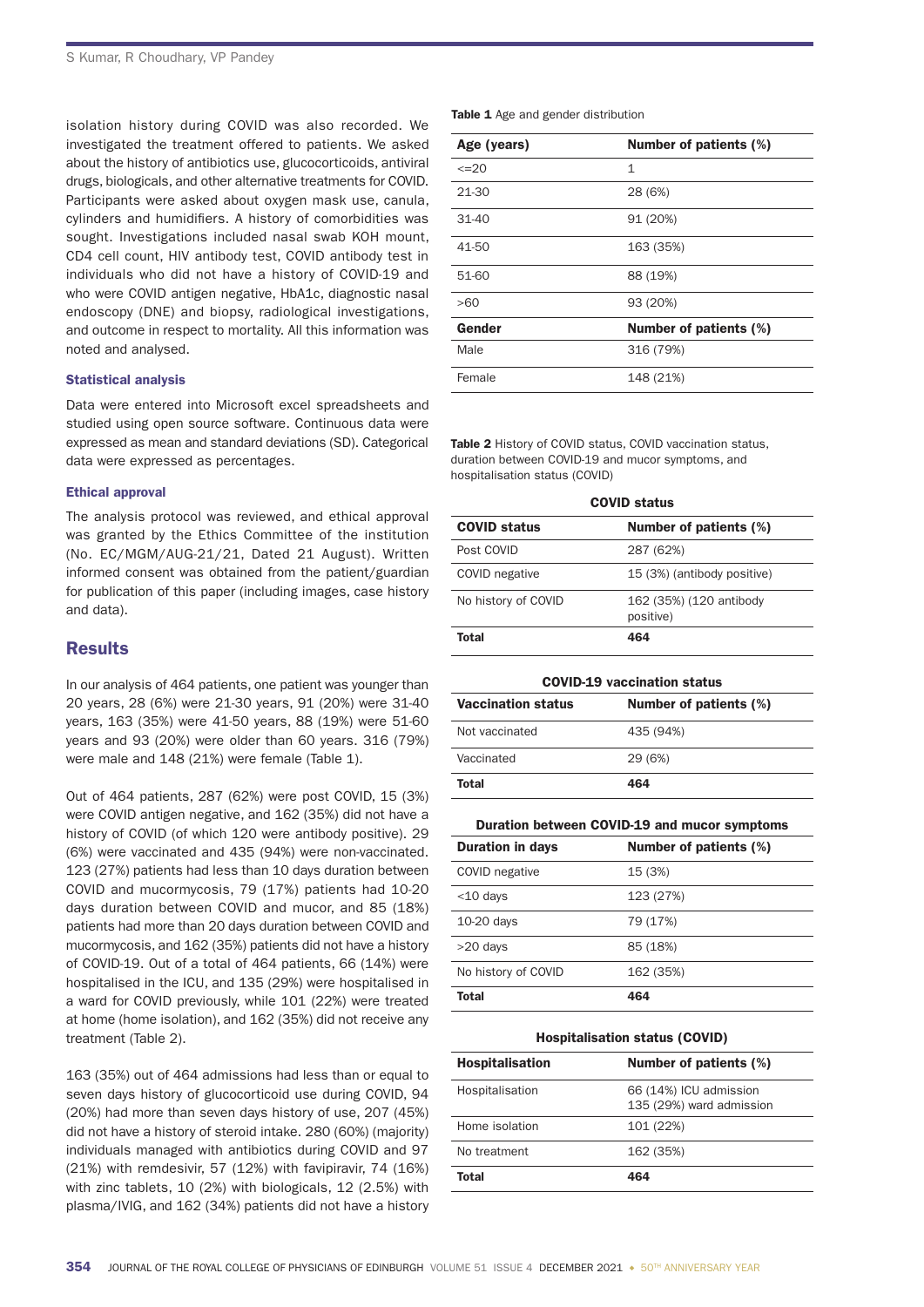Table 3 History of steroid use, drug use, mask reuse, use of alternative medicine

|              | <b>Steroid use</b>     |                           |  |  |
|--------------|------------------------|---------------------------|--|--|
| <b>Use</b>   | <b>Duration (days)</b> | Number of<br>patients (%) |  |  |
| Yes          | $<$ 7                  | 163 (35%)                 |  |  |
|              | >7                     | 94 (20%)                  |  |  |
| <b>No</b>    |                        | 207 (45%)                 |  |  |
| <b>Total</b> |                        | 464                       |  |  |

| Drug use                    |                        |  |  |  |
|-----------------------------|------------------------|--|--|--|
| Drug                        | Number of patients (%) |  |  |  |
| Antibiotics                 | 280 (60%)              |  |  |  |
| Zinc                        | 74 (16%)               |  |  |  |
| Remdesivir                  | 97 (21%)               |  |  |  |
| Febiflu                     | 57 (12%)               |  |  |  |
| <b>Biologicals</b>          | 10 (2%)                |  |  |  |
| IVIG/plasma                 | 12 (2.5%)              |  |  |  |
| No history of any treatment | 162 (35%)              |  |  |  |
| <b>Total</b>                | 464                    |  |  |  |

| <b>Mask reuse</b> |                        |  |  |
|-------------------|------------------------|--|--|
| <b>Reuse</b>      | Number of patients (%) |  |  |
| Yes               | 47 (10%)               |  |  |
| No                | 417 (90%)              |  |  |
| <b>Total</b>      | 464                    |  |  |

| Alternative medicine used             |           |  |
|---------------------------------------|-----------|--|
| Number of patients (%)<br><b>Used</b> |           |  |
| Yes                                   | 32 (7%)   |  |
| N <sub>0</sub>                        | 432 (93%) |  |
| Total                                 | 464       |  |

|  | <b>Table 4</b> Clinical examination including diabetes status, anatomic |  |  |
|--|-------------------------------------------------------------------------|--|--|
|  | site of involvement and CD4 count                                       |  |  |

|                                | Diabetes status                            |                                                          |                                                                          |  |
|--------------------------------|--------------------------------------------|----------------------------------------------------------|--------------------------------------------------------------------------|--|
|                                | Number of<br>post-COVID<br>patients $(\%)$ | Number of<br><b>COVID-19</b><br>negative<br>patients (%) | Number of<br>patients<br>with no<br>history of<br><b>COVID-19</b><br>(%) |  |
| Known<br>diabetic              | 175 (61%)                                  | 8 (53%)                                                  | 72 (44%)                                                                 |  |
| Newly<br>diagnosed<br>diabetic | 54 (19%)                                   | 3(20%)                                                   | 58 (35%)                                                                 |  |
| Non-diabetic                   | 58 (20%)                                   | 4 (27%)                                                  | 32 (20%)                                                                 |  |
| Total patients                 | 287                                        | 15                                                       | 162                                                                      |  |

| <b>Anatomic site of involvement</b>       |                                     |                                                    |                                                                |  |
|-------------------------------------------|-------------------------------------|----------------------------------------------------|----------------------------------------------------------------|--|
| Type of<br>involvement                    | Number of<br>post-COVID<br>patients | <b>Number</b><br>of COVID-<br>negative<br>patients | Number of<br>patients<br>with no<br>history of<br><b>COVID</b> |  |
| Rhino-<br>mucormycosis                    | 125 (44%)                           | 5 (33%)                                            | 93 (57%)                                                       |  |
| Rhino-oculo-<br>mucormycosis              | 102 (35%)                           | 6(40%)                                             | 48 (30%)                                                       |  |
| Rhino-oculo-<br>cerebral-<br>mucormycosis | 60 (21%)                            | 4 (27%)                                            | 21 (13%)                                                       |  |
| <b>Total patients</b>                     | 287                                 | 15                                                 | 162                                                            |  |
|                                           |                                     |                                                    |                                                                |  |

|          | CD4 count |                   |
|----------|-----------|-------------------|
|          | Total     | <b>HIV status</b> |
| $<$ 200  | 5 (5%)    | Negative          |
| 200-500  | 35 (38%)  | Negative          |
| 500-1000 | 49 (52%)  | Negative          |
| >1000    | 5 (5%)    | Negative          |
| Total    | 94        | <b>Negative</b>   |

of treatment. Out of the 464 patients, 417 (90%) did not have a history of mask reuse and 47 (10%) did have a history of mask reuse. 32 (7%) individuals had a history of treatment with alternative medicine during COVID (Table 3).

Out of 287 post-COVID participants, 61% were known diabetics, 19% were newly diagnosed and 20% were nondiabetic. Out of 162 patients who did not have a history of COVID, 72 (44%) were known diabetics, 58 (35%) were newly diagnosed, and 32 (20%) were non-diabetic. There were 15 COVID-negative individuals, of which 8 (53%) were previously diagnosed as diabetic, 3 (20%) were newly diagnosed, and 4 (27%) were non diabetic. Of 287 post-COVID participants, 125 (44%) had RM, 102 (35%) had ROM, and 60 (21%) had ROCM. Of 15 COVID-negative individuals, 5 (33%) had RM, 6 (40%) had ROM, and 4 (27%) had ROCM. Of 162 patients who did not have a history of COVID, 93 (57%) had RM, 48 (30%) had ROM, and 21 (13%) patients had ROCM. Of the 464

patients, HIV tests performed on 94 patients were negative, a CD4 count was done in 94 patients, and 49 (52%) had a CD4 count between 500-1000, 35 (38%) had a CD4 count between 200-500, 5 (5%) had a CD4 count less than 200 and 5 (5%) individuals had a CD4 count greater than 1000 (Table 4).

In 162 patients, the KOH mount was positive (Figure 3), and 83 were histopathology positive. A total of 464 patients were admitted, 60 died, out of which the majority (48 [80%]) were ROCM and 12 (20%) were ROM. No deaths occurred in patients with RM (Table 5). Maximum mortality occurred at age older than 50 years (37 [62%]), 41-50 years mortality was 9 (15%), 31-40 years mortality was 12 (20%), 21-30 years mortality was 2 (3%), no mortality occurred younger than 20 years (Table 6). 15% mortality was reported in 374 diabetic patients, 16% mortality was reported in 257 admissions with a history of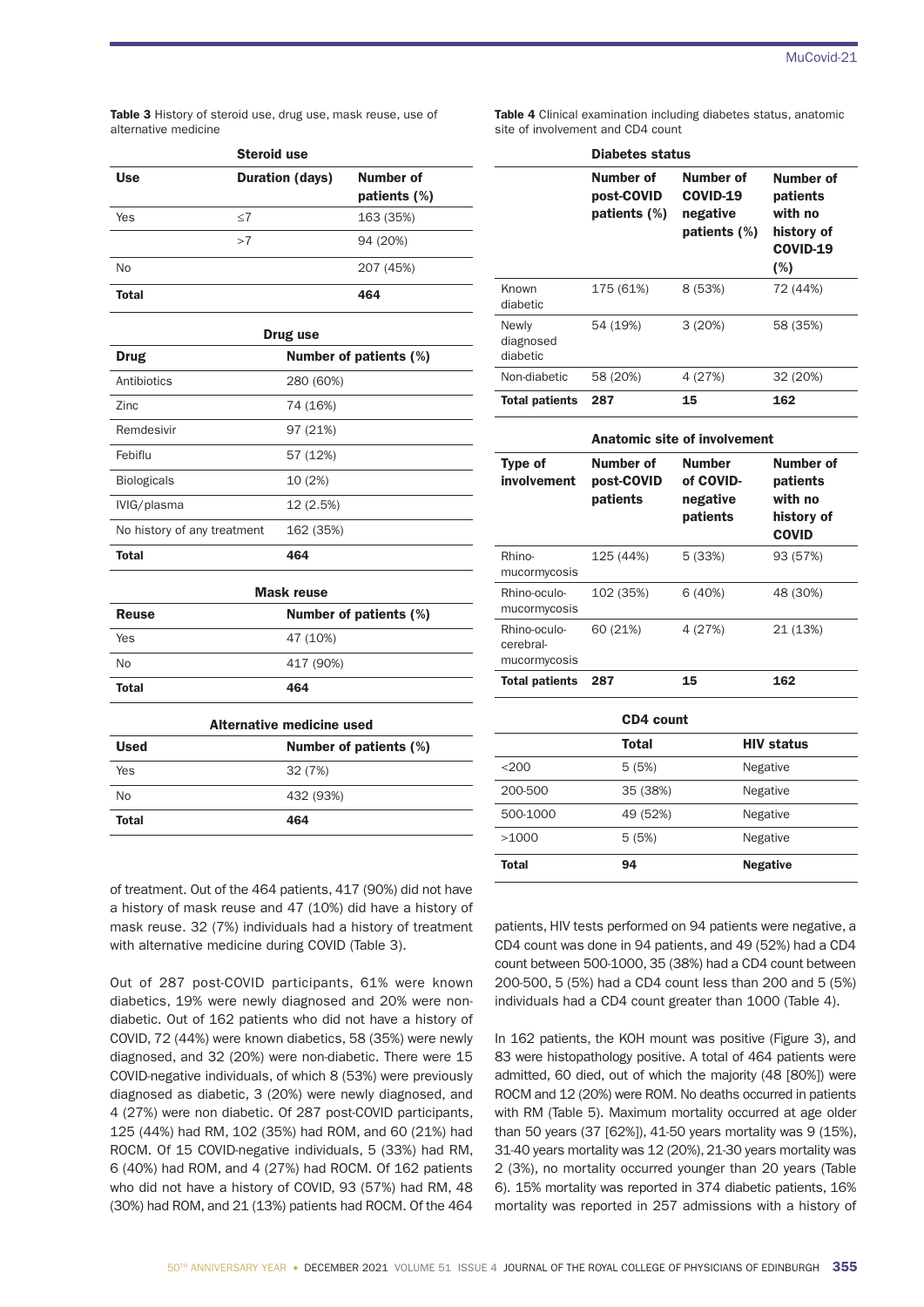Figure 3 KOH stain and histopathology positive patients



Table 5 Anatomic site involvement and mortality association

| Anatomic site of<br>involvement         | Number of<br>patients (%) | <b>Total number</b><br>of patients<br>(%) |
|-----------------------------------------|---------------------------|-------------------------------------------|
| Rhino-mucocormycosis                    | 223 (48%)                 | Ω                                         |
| Rhino-oculo-<br>mucocormycosis          | 156 (33.6%)               | 12 (20%)                                  |
| Rhino-oculo-cerebral-<br>mucocormycosis | 85 (18.4%)                | 48 (80%)                                  |
| Total                                   | 464                       | 60 (13%)                                  |

Table 6 Age distribution of mortality

| Age (years) | <b>Mortality</b><br>Number of patients (%) |
|-------------|--------------------------------------------|
| $\leq$ 20   | $\Omega$                                   |
| 21-30       | 2(3%)                                      |
| $31 - 40$   | 12 (20%)                                   |
| 41-50       | 9(15%)                                     |
| >50         | 37 (62%)                                   |

Table 7 Mortality associated with diabetes, steroid use, ICU admissons

| <b>Associations</b>         | Number of<br>patients | <b>Mortality</b><br>Number of<br>patients (%) |
|-----------------------------|-----------------------|-----------------------------------------------|
| Known diabetic              | 255                   | 38 (15%)                                      |
| Newly diagnosed<br>diabetic | 115                   | 19 (16%)                                      |
| <b>Total diabetics</b>      | 370                   | 57 (15%)                                      |
| Steroid usage               | 257                   | 41 (16%)                                      |
| ICU admission               | 241                   | 60 (25%)                                      |

glucocorticoids use, and 25% mortality was reported in 241 ICU admissions (Table 7).

# **Discussion**

The incidence of mucormycosis increased from May 2021 in India. We credit this increase mostly to the COVID-19 pandemic (second wave). The majority of cases had less than 10 days' gap between COVID and mucormycosis. The inappropriate dosing of glucocorticoids and antibiotics were mainly linked to this epidemic. During the COVID pandemic (second wave), glucocorticoids and antibiotics were used in greater quantity than the desired clinical dosing. The death rate was around 60 (13%) out of 464 admissions, which was less compared to other centres.<sup>11</sup> Advanced age (older than 50 years), ICU admissions, and involvement of the brain in mucormycosis has been linked to higher mortality. The use of antifungals is mainly linked to an improved survival rate, since its proactive adequate use to treat mucormycosis.

In our analysis, 316 (79%) patients affected by mucormycosis were men, as seen in previous studies.<sup>15-17</sup> We observed diabetes as one of the important underlying comorbidities in both COVID-associated mucor and in individuals who did not have a history of COVID. SARS-CoV-2 mainly affects insulin producing cells (B-cells) of the pancreas, which causes diabetes.18,19 The COVID antibody test was positive in individuals who did not have a history of COVID, and who had negative COVID antigens but had signs and symptoms of COVID. HbA1c levels were also measured in all diabetic participants, which predicted that many individuals had uncontrolled diabetes. Out of 287 post-COVID patients, 61% (majority) were known diabetics, 19% were newly diagnosed and 20% were non-diabetic. Out of the 162 patients who did not have a history of COVID, 44% were known to be diabetic, 35% were newly diagnosed, and 20% were non-diabetic. Of 15 COVID-negative patients, 53% were known to be diabetic, 20% were newly diagnosed, and 27% were non-diabetic.

We believe that glucocorticoids use could be linked to mucor as it down regulates macrophages and neutrophils, causing further deterioration of the immune system in fighting infection. which increases the likelihood of secondary infections. Glucocorticoids causes high blood sugar, which provides an acidic medium for mucormycosis. Around 435 (94%) of the patients were not vaccinated with covishield or covaxin (COVID vaccines), which could be the reason for the mucor infection. It is possible that COVID causes immune dysregulation, ultimately predisposing individuals to mucor, however, this is unproven.20-22 During the recovery phase from COVID infection, there is a persistence of immune dysregulation which may be linked to fungal infection. Use of biologicals in the treatment of COVID has been suspected as a linking factor for fungal infection.23 Only 10 (2%) of individuals received biologicals during COVID out of the 464 admissions.

Our study suggests advanced age as a major factor related to hospitalisation, respiratory system failure, admissions in ICU, and glucocorticoid use in COVID.<sup>24,25</sup> Being older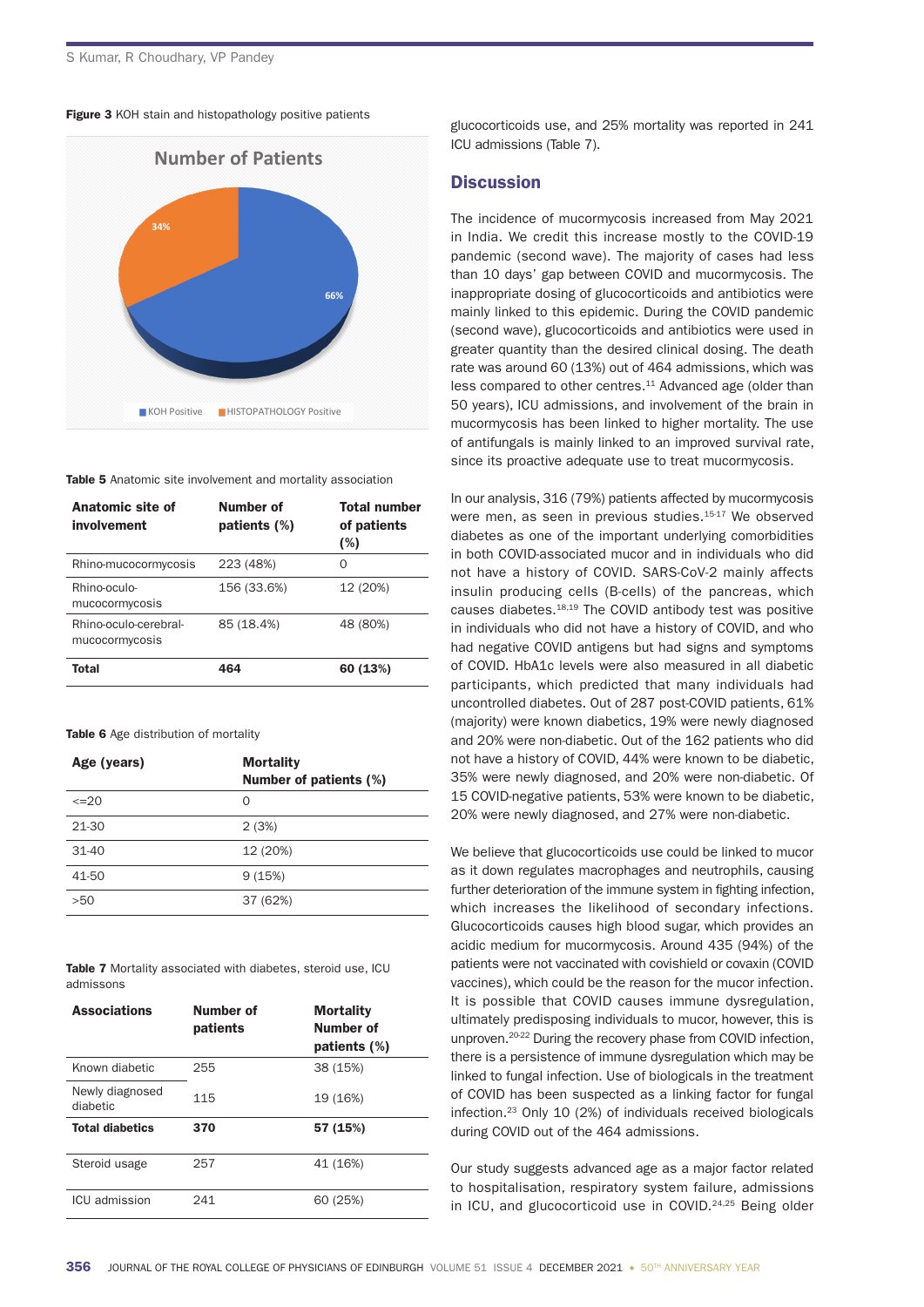than 50 years was major factor related to mortality in our institute. We did not observe many cases of pulmonary and gastrointestinal mucor. As there are minimum cases showing involvement of respiratory and gastrointestinal systems, we think it could be due to the complications of COVID or treatment related to COVID, rather than a sole modification in the respiratory or gastrointestinal systems. Several pulmonary or gastrointestinal mucor cases have not been diagnosed because it is difficult to obtain respiratory or gastric samples in critical patients admitted to ICU.

The treatment involves antifungal therapy to be started as soon as possible and surgery of the infected part, where feasible. The major drawbacks in the treatment of mucor were the financial conditions of the individuals and the gap in treatment protocol. They could not afford costly antifungals (liposomal amp-B, posaconazole). Data suggest a lower mortality rate in patients of mucor when treated with a combination of both antifungals and surgery (19-44%), when compared with only antifungal therapy (50-61%).<sup>27</sup> Posaconazole was mainly used when we did not see a favourable response after giving Amp-B.<sup>28</sup> An analysis from South India of the safety and efficacy assessment of posaconazole in an ROCM study showed no mortality; around 66.6% were completely cured, and the rest of the individuals showed improvement in their condition.29 The new antifungal isavuconazole has shown similar effectiveness to Amp-B. It is recent to the Indian market and its effectiveness still requires assessment.<sup>30</sup> The overall death rate due to mucor is  $28-52\%$  in India,  $31$ and the death rate specifically for ROCM is 31-49%, but in our analysis the death rate for ROCM was 48 out of a total 464 patients (10%).32,33

Timely and appropriate dosing of antifungals and surgery, where feasible, are essential in the treatment of mucor. Out of 464 patients admitted, around 241 (52%) patients received an injection of AMP-B, and around 156 (33.6%) were treated with intravitreal AMP-B. Around 223 (48%) patients received posaconazole. The evidence is not very clear about the advantages and disadvantages of combining antifungals for mucormycosis treatment.<sup>25</sup> Early and aggressive surgery along with antifungals was linked to better survival in the ROCM group in our study, and previous studies also revealed the same outcome.26 The optimal dose and duration of antifungals are not clear in mucormycosis management. An RCT could be done to assess the results of combining antifungals in mucormycosis management. Around 7% of mucormycosis patients were managed with alternative medicine during their COVID infection.

Our study has certain limitations, the first being we analysed the evidence collected from a single centre. The major factor related to mucor in our study was diabetes, which is similar to other countries such as Mexico, China, Iran, Bangladesh, and Pakistan which also had more cases of mucor due to diabetes.34 Further analysis is required to compare evidence of more cases of diabetes and mucor from different countries, particularly from the USA and Europe, where mucor is mainly seen in malignancies, especially hematological and after organ transplantation.<sup>35</sup> Contamination from ventilators, air conditioning units, and construction works has caused mucor in the past.36 The burden of spores of mucormycetes could not be estimated in our institute.<sup>37</sup> Lastly, we have limited evidence on the timing of the use of antifungals, surgery, or duration/dose of sequential antifungals, which can be factors related to outcome in mucormycosis. Factors such as genetic predisposition could explain why there is high occurrence of mucor infection in India. Thus, analysis of the epidemiology of mucor associated with COVID from countries other than India, i.e. those countries affected by mucor during COVID-19, is urgently needed.

In conclusion, our study has several points of interest regarding mucormycosis in relation to COVID. Advanced age (over 50 years) is related to a higher risk for mortality – 48 (80%) out of total mortality (60) reported in ROCM. 25% mortality reported out of 241 ICU admissions. One hundred and sixty two patients did not have a history of COVID infection, but they were COVID antibody positive, underscoring the fact that there must be some underlying exposure to the COVID antigen. Around 80% patient had dysglycemia, which suggests diabetes as an independent factor related to mucor, possibly because chronic hyperglycemia can compromise the immunity. The COVID pandemic (second wave) leading to mucor in India, glucocorticoids and antibiotics used in greater quantity than the desired clinical dosing, could be other factors, and a debate about unhygienic delivery of oxygen to individuals with COVID are presumed to be potential causes behind the sudden surge of mucormycosis. Industrial oxygen use is presumed to be one factor related to the abrupt surge in this disease, because there is a dissimilarity in the manufacturing of both industrial and oxygen used for medical purposes. Due to a shortage of medical oxygen during the COVID pandemic, doctors used industrial oxygen. However, most individuals with mucor without a known history of infection leaves a gap and the need for further analysis of complex immunopathological studies of patients with COVID prone to mucor, suggesting a direct alteration in cellular immunity due to novel COVID which needs further appraisal.  $\bullet$ 

## Acknowledgement

The authors would like to thank the teaching faculty and colleagues in the Department of Medicine, M.G.M. Medical College & M.Y. Hospital, Indore (MP), India.